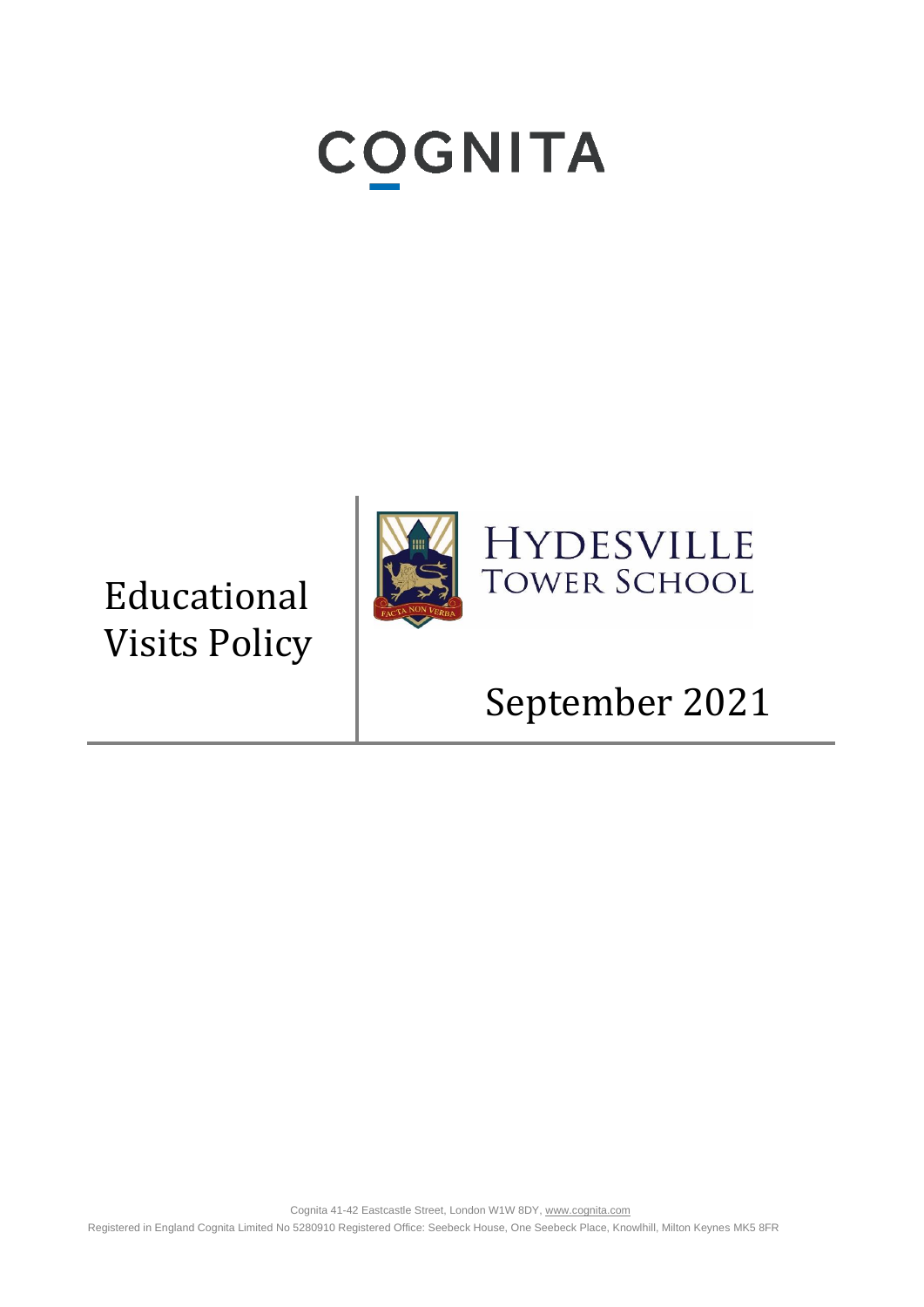#### **1 Introduction**

- 1.1 This policy defines the expectations and intentions for educational visits. It applies to situations where the school has responsibility for children and young people who are taking part in learning activities in an environment that is outside of the classroom. It supports the principle of inclusion.
- 1.2 This policy applies to all pupils, including those in the Early Years.

#### **2 Policy Statement**

- 2.1 All schools which are part of Cognita Schools Ltd (Cognita) in Europe are expected to follow this policy and the 'Educational Visits Handbook' document.
- 2.2 This policy and the Educational Visits Handbook formally adopt the website [www.oeapng.info](http://www.oeapng.info/) as their source of guidance about educational visits.
- 2.3 Educational visits are valued as an integral part of a Cognita education.
- 2.4 The Headteacher is responsible for the purposeful and safe provision of educational visits and activities. This includes ensuring that all adults accompanying a visit have appropriate background checks, the staff team are competent and appropriate risk management has been undertaken.
- 2.5 Delegated duties are given to the Educational Visits Coordinator (EVC) and Deputy Educational Visits Coordinator (DEVC) to oversee the school's educational visits, as per the Job Description in Appendix 1 of the Educational Visits Handbook document.
- 2.6 Delegated duties are given to Visit Leaders to plan and run specific educational visits, as per the Job Description to be found at [www.oeapng.info.](http://www.oeapng.info/)
- 2.7 Headteachers will ensure residential and overseas trips booked for 21/22 are booked with Cognita Active Learning Group companies or Approved, preferred providers. In extenuating circumstances, approval can be sought beyond the above, for non CALG providers from the DE and Educational Visits Adviser. Any providers used for residential and overseas must hold an LOtC Quality Badge.

#### **3 Principles**

- 3.1 Cognita will provide all Headteachers and EVCs with access to relevant EVC training and information necessary for them to carry out their duties safely.
- 3.2 Headteachers will ensure that their staff are trained appropriately to lead and accompany any trips.
- 3.2.1 Headteachers will ensure all overseas, residential and adventurous offsite visits are approved on EVOLVE prior to any bookings or payments being made and submitted to Cognita no less than 4 weeks before departure.
- 3.2.2 EVCs will ensure all Local Area Visits are added to the EVOLVE local area visit prior to departure.
- 3.3 As employer, Cognita will provide employees with access to the relevant EVC or Visit Leader training and information necessary for them to carry out their duties safely.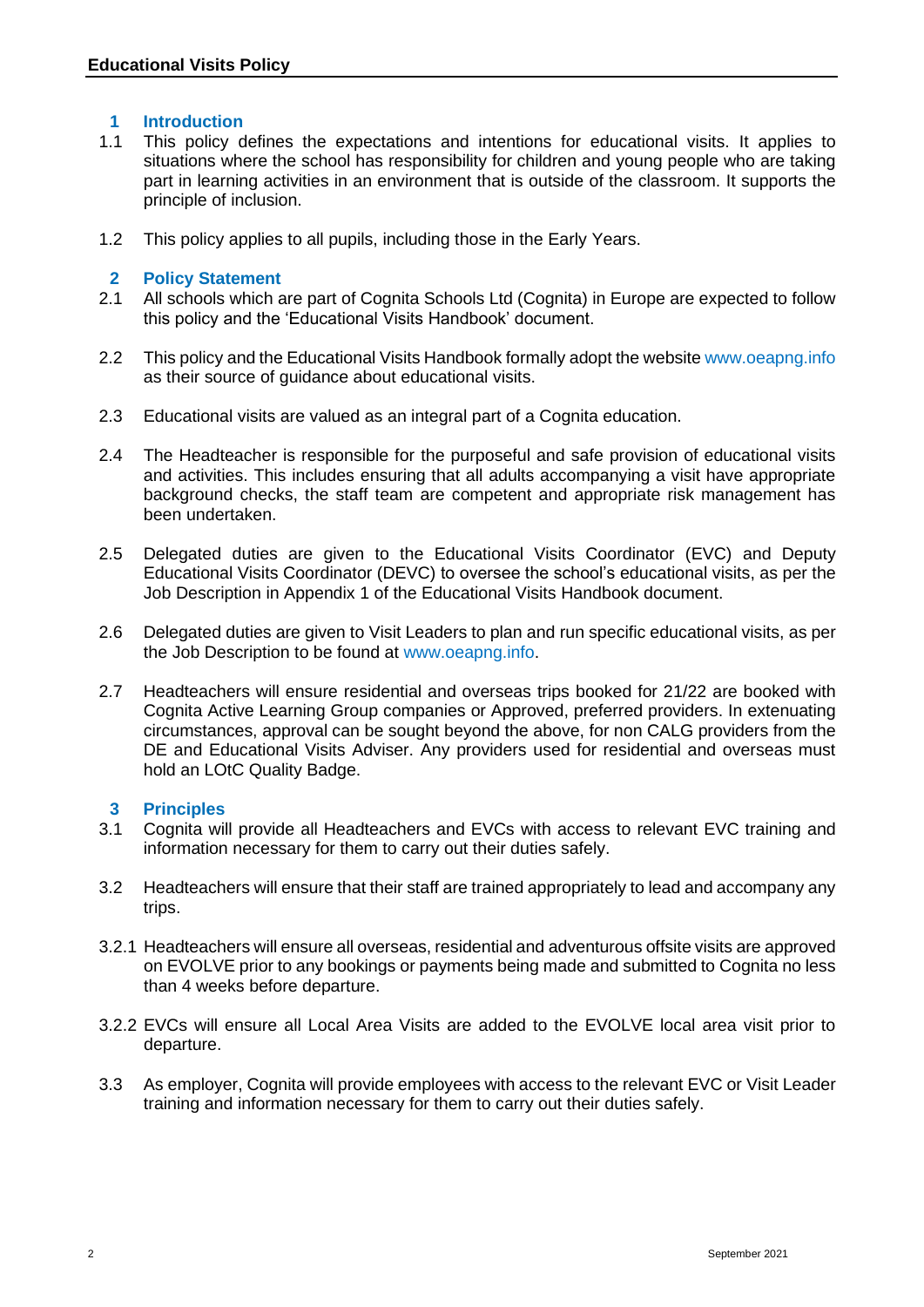- 3.4 Safeguarding is everyone's responsibility. Any member of staff who wishes to report a potential safeguarding matter during or subsequent to a visit should contact the school's DSL (or Headteacher, if the concern is about an adult). In cases of child protection concerns, this may also involve the member of staff directly contacting the relevant statutory agency, such as the police or social care services, particularly in the case of immediate danger or if a child is at risk of harm, in full accordance with the school's Safeguarding and Child Protection Policy.
- 3.5 Visit Leaders must ensure they uphold the highest safeguarding standards, including Keeping Children Safe in Education Part One and Annex A, as well as their locality child protection procedures. All staff accompanying children on school visits have a duty to provide a safe environment in which children can learn.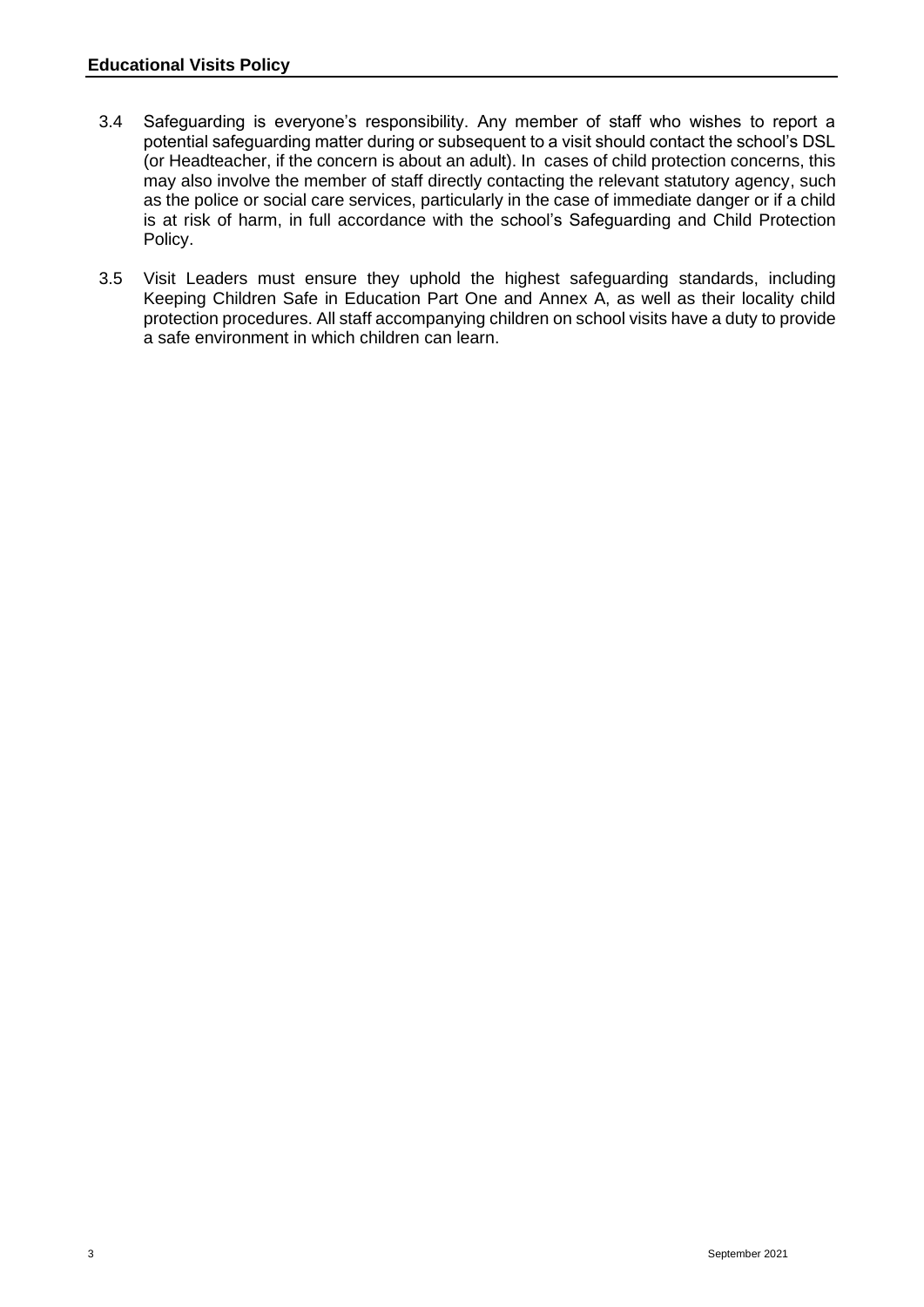| <b>Contact names</b>                  |                                    |  |
|---------------------------------------|------------------------------------|--|
| Headteacher                           | <b>Warren Honey</b>                |  |
| Educational Visits Co-ordinator (EVC) | Elizabeth Bowdige                  |  |
| <b>Cognita Directors of Education</b> | James Carroll                      |  |
|                                       | Nicola Lambros                     |  |
| Designated Safeguarding Lead          |                                    |  |
| <b>Educational Visits Adviser</b>     | Jake Wiid - Jake. Wiid@cognita.com |  |
|                                       |                                    |  |

| Source of information on educational visits |                     |  |
|---------------------------------------------|---------------------|--|
| l Outdoor Education Advisers' Panel:        | http://oeapng.info/ |  |
| <b>National Guidance</b>                    |                     |  |